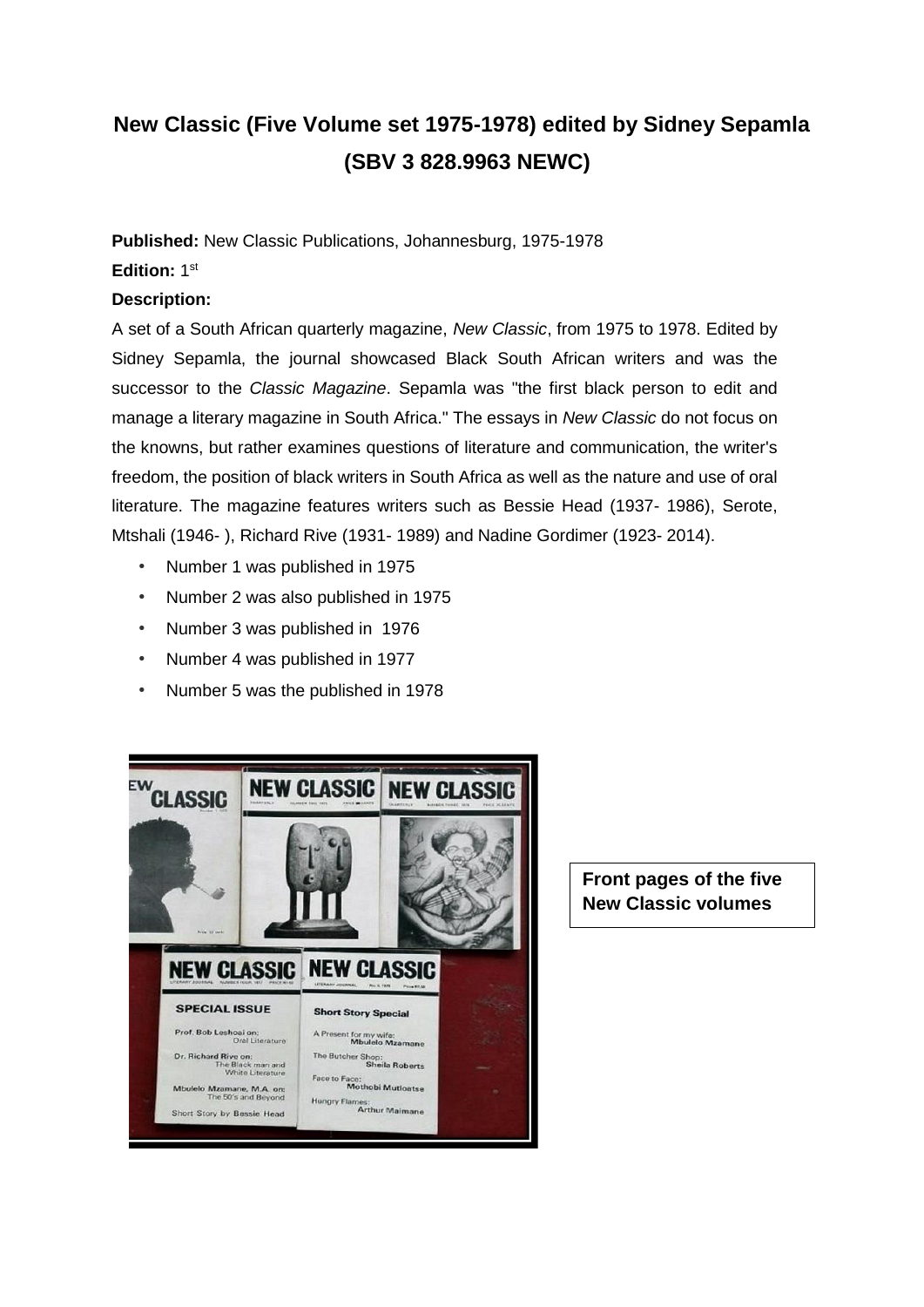#### **The contents of New Classic Number 1**

| Editor: Sydney Sipho Sepamla                                            |  |             |
|-------------------------------------------------------------------------|--|-------------|
|                                                                         |  |             |
| <b>CONTENTS:</b>                                                        |  | <b>PAGE</b> |
| Editorial<br>and the the theoretical theoretical and the theoretical to |  |             |
| Three Poems by Lionel Abrahams                                          |  |             |
| Africa<br>                                                              |  |             |
| The Heat<br>                                                            |  |             |
|                                                                         |  |             |
| Two Poems by Winston Nkondo                                             |  |             |
| As I Walk                                                               |  |             |
|                                                                         |  |             |
| King Taylor by Sydney Sipho Sepamla                                     |  |             |
| Who is the Rain by C.D. Noble                                           |  |             |
| Two Poems by Nakedi Phosa<br>My Registrasie Nommer                      |  |             |
|                                                                         |  |             |
| Wie is Ek?<br>The Silva Cup is Broken by Mbulelo Mzamane                |  |             |
| When Love is Banned by Mothobi Mutloatse                                |  |             |
| Art Section:                                                            |  |             |
| Photographs by Ralph Ndawo                                              |  |             |
|                                                                         |  |             |
|                                                                         |  |             |
| Two Poems by C.C. van Wyk                                               |  |             |
|                                                                         |  |             |
|                                                                         |  |             |
| The Death of a Poet by Lefifi Tladi                                     |  |             |
|                                                                         |  |             |
| Kenalemang by Sidney Sipho Sepamla                                      |  |             |
| Train Roof Jive by Mothobi Mutloatse                                    |  |             |
| Tha Anonymous Houseboy by Sol Rachilo                                   |  |             |
| I Held a Black Child by John Kendrick                                   |  |             |
| From Dark Ireland by John Kendrick                                      |  |             |
| Old Man Motsamai's Philosophy by Mothobi Mutloatse                      |  |             |
| Three Poems by Sydney Sipho Sepamla                                     |  |             |
|                                                                         |  |             |
|                                                                         |  |             |
|                                                                         |  |             |
|                                                                         |  |             |
|                                                                         |  |             |
|                                                                         |  |             |

**AL** LITERARY JOURNAL NUMBER FOUR, 1977 **SPECIAL ISSUE** Prof. Bob Leshoai on: **Oral Literature** Dr. Richard Rive on: The Black man and **White Literature** Mbulelo Mzamane, M.A. on: The 50's and Beyond **Short Story by Bessie Head** 

## **Contributors to** *New Classic no.2, 1975:*

**Stephen Gray Abe Motana Nadine Gordimer Roger Knowles Obed Kunene AndrRoger Knowles Obed Kunene André de Villiers Peter Wilhelm Claude Noble**

#### **NEW**

# CLASSIC

No. 2, 1975

EDITOR: Sipho Sepamla.

#### **CONTENTS**

| Literature, Communication and S. Africa by Adam Small 1 |  |  |
|---------------------------------------------------------|--|--|
| 2 Poems by Stephen Gray:                                |  |  |
| 2 Poems by Abe Motana:                                  |  |  |
| A Writer's Freedom by Nadine Gordimer 11                |  |  |
| 2 Poems by Roger Knowles:                               |  |  |
| Poem by Obed Kunene:                                    |  |  |
| 3 Poems by André de Villiers:                           |  |  |
|                                                         |  |  |
| 2 Poems by Claude Noble:                                |  |  |